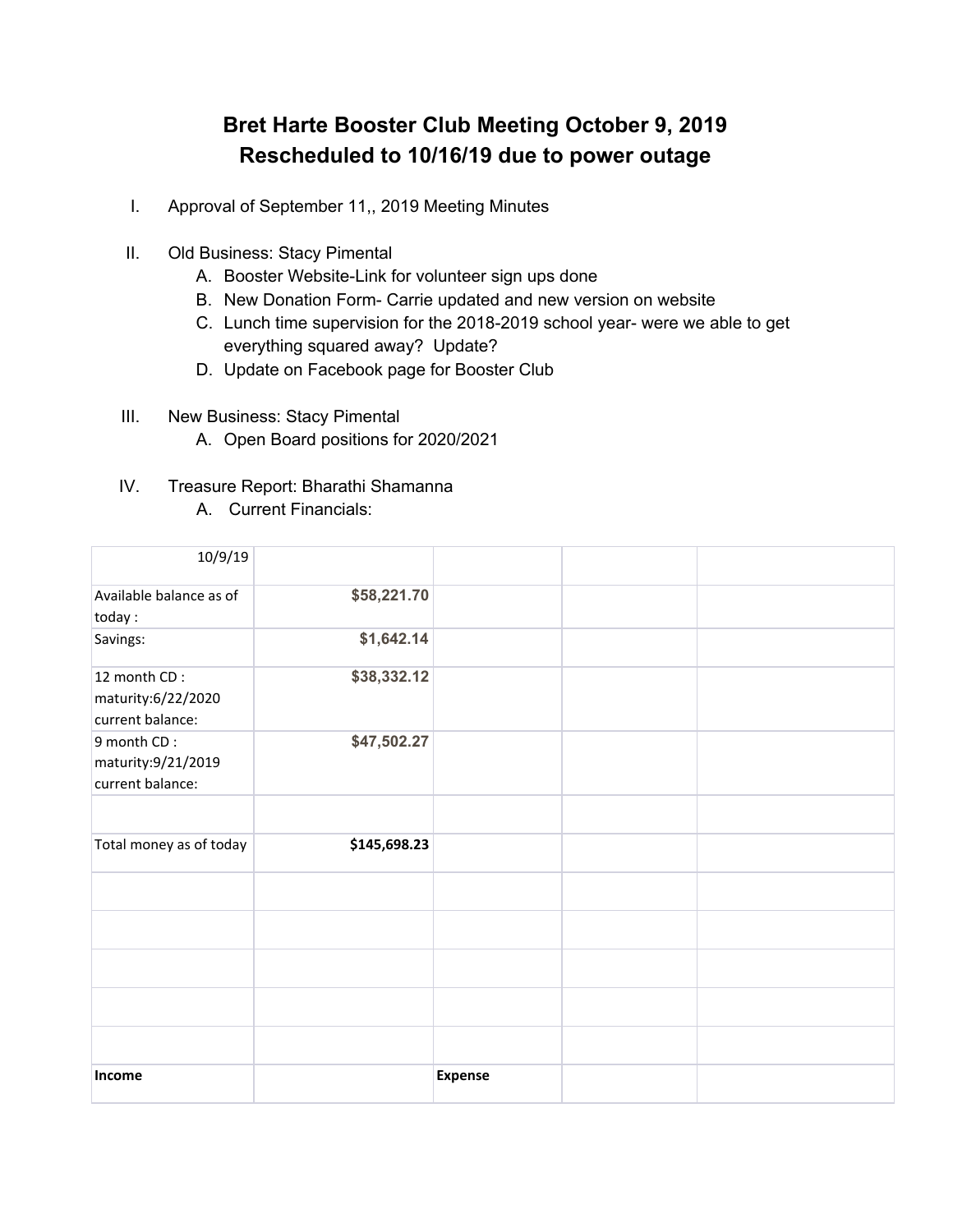| E-script             | 0.38    | Erin Poole           | 40      | RTR application Fee               |
|----------------------|---------|----------------------|---------|-----------------------------------|
| <b>Cross Country</b> | 6670    | <b>Britt Cain</b>    | 215.2   | Ice Pack + First aid<br>kit       |
| Baseball "Blue Team" | 1425    | Amanda<br>Griffeth   | 898     | Cheer Camp Fee                    |
| <b>Team Handball</b> | 1374    | Amanda<br>Griffeth   | 864     | <b>First Competition</b>          |
| Cheer                | 200     | Alliant<br>Insurance | 1825.75 | <b>BHEA Insurance</b>             |
|                      |         | City of San Jose     | 1125    | SPU- Invoice [RTR<br>Application] |
|                      |         |                      |         |                                   |
|                      |         |                      |         |                                   |
|                      | 9669.38 |                      | 4967.95 |                                   |

## V. Athletic Director Report- Carrie Genise **Team/s in season**: Cheer, XC, 6/7th Baseball, 8th Baseball, and Team Handball

**Team/s finishing season**: Softball ended before October break. XC finishes after the county meet on October 15th.

**Team/s beginning season**: Girls 6/7th BB starts Oct. 7th (14 girls tried out), Girls 8th BB starts Oct. 7th (12 girls tried out), Boys soccer starts Oct. 7, 2019 (40 boys tried out)

**Month in review...**

- 1. Met with potential roller hockey coach.
- 2. Cleared medical and parent forms on RMA.
- 3. Communicated with returning and new coaches over text, phone and email.
- 4. Communicated with HR about new coach hiring process and "Nimble" application site
- 5. Compiled coaches certificates and class expiration dates.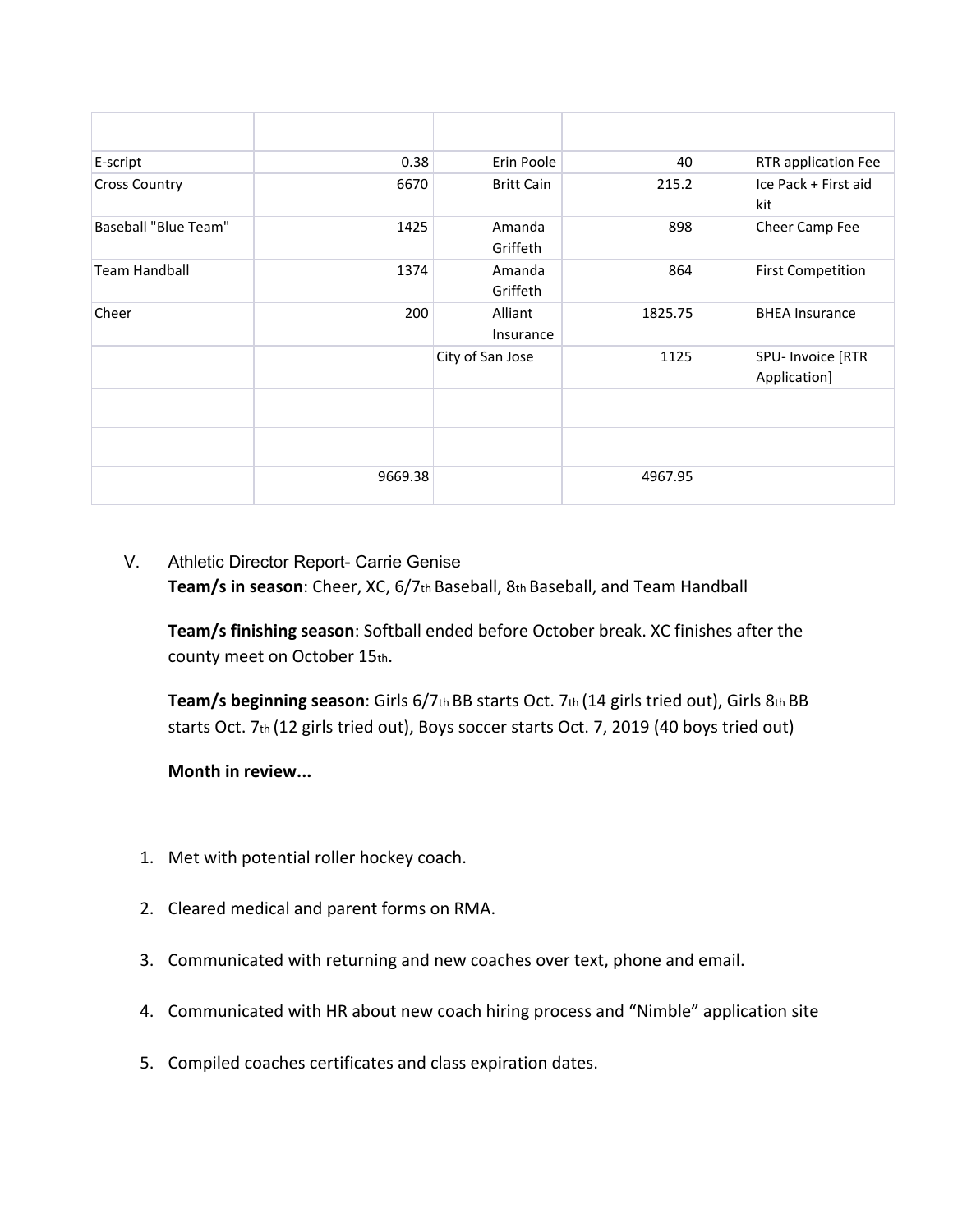- 6. Led Fall and Winter Coaches' meeting.
- 7. Emailed coaches and/or parents about RMA process, tryouts, parent meetings, gym schedules, equipment, facility access, uniforms, picture forms, donation forms, soccer, baseball and BB game schedules.
- 8. Continued to work with Britt on what uniforms to order this school year.
- 9. Checked out soccer equipment to head soccer coach.
- 10. Checked-in pitching machine from head softball coach.
- 11. Checked out BB rule book to one of boys' head BB coaches.
- 12. Spoke with Castillero's AD about new hire process.
- 13. Attended weekly AD meetings with Sylvia and Marianne during  $6$ th period.
- 14. Completed some coaching contracts that Sylvia uploaded to HR.
- 15. Attended boys soccer parent meeting on Oct.  $9<sub>th</sub>$  on BH soccer field.
- 16. Updated soccer by-laws per request of soccer commissioners and coaches.
- 17. Booked Leland's turf soccer field for all our boys and girls soccer games this school year.
- 18. Attended soccer and basketball AD/Coaches' meetings at Hoover and Willow Glen. **Need to complete...**
	- 1. Advertise for track and field assistant coaches
	- 2. Advertise for RTR and Booster Board (shadow) positions.
	- 3. Email Castillero's AD about new hire process.
	- 4. Complete more coaching contracts for Sylvia to upload to HR. 5. Attend wrestling parent meeting on Oct. 10th in SDR.
	- 6. Book RTR on Facilitron.
	- 7. Talk to Meredith about revising August Booster minutes.